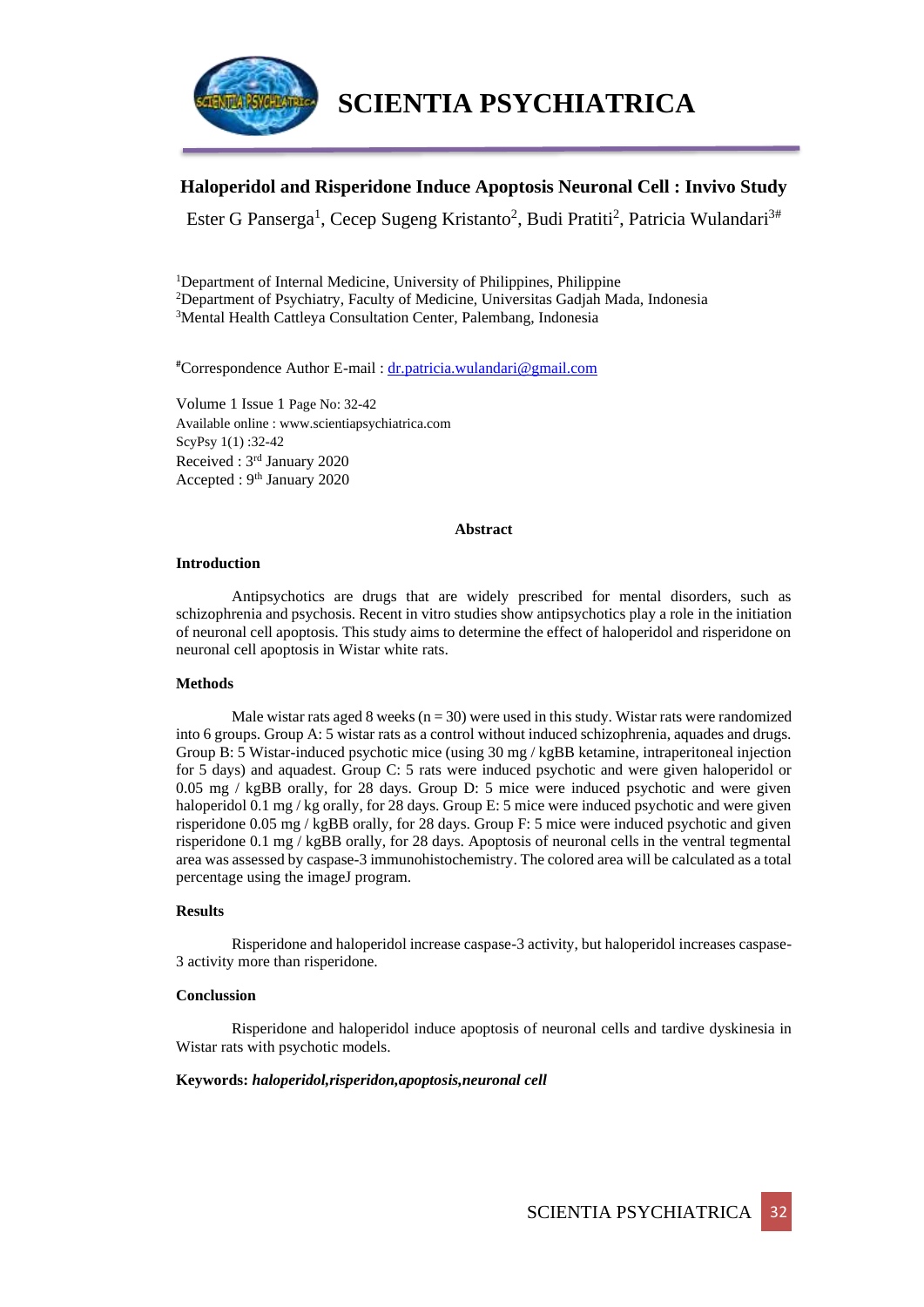

## **Introduction**

Schizophrenia is a psychiatric disorder that occurs in about 1% of the world's population. Genetic influence is believed to have a role in psychiatric disorders, especially if the disorder has occurred in young adults or adolescents. Clinical symptoms are characterized by positive symptoms (delusions, hallucinations, disorganization of the mind, speech and behavior), negative symptoms (loss of motivation, withdrawal from social life, having poor social relations), cognitive deficits  $^{1,2}$ 

Antipsychotics are agents used in the treatment of schizophrenia. There are two generations of antipsychotics, namely first generation antipsychotic (FGA), one example is haloperidol and second generation antipsychotic (SGA), one example is risperidone. FGA is an antipsychotic generation that works by blocking dopamine 2 receptor activity, especially in the striatal and mesolimbic areas. SGA is an antipsychotic generation that does not directly block dopamine 2 receptors, but through the 5HT2A receptor blockade. Extrapyramidal symptoms are a side effect of dopamine 2 receptor blockade in the nigrostriatal area, in the form of symptoms that mimic Parkinson's disorders. If this blockade goes on chronically it will cause hyperkinetic movements known as tardive dyskinesia. This disorder is manifested as facial and tongue movements that spontaneously resemble people who chew.<sup>3-5</sup>

Activation of the dopamine 2 receptor will also activate β-arrestin-2 which inhibits Akt activity and an increase in GSK-3 protein. GSK-3 is a signaling protein that plays a role in neuronal cell survival. If there is an inhibition of dopamine 2 receptor activity by antipsychotics, it will cause activation of Akt and a decrease in GSK-3 activity so that there will be a decrease in neuronal cell survival. Decreased dopaminergic cells are believed to have an impact on the onset of a continuous hyperkinetic movement known as dyskinesia dyskinesia. Tardive dyskinesia is an unexpected effect resulting from a blockade of dopamine activity. <sup>6-8</sup>

This research would examine the effect of giving haloperidol and risperidone on neuronal cell apoptosis and the incidence of dyskinesia dyskinesia in wistar white mice with psychotic models. It was expected that risperidone which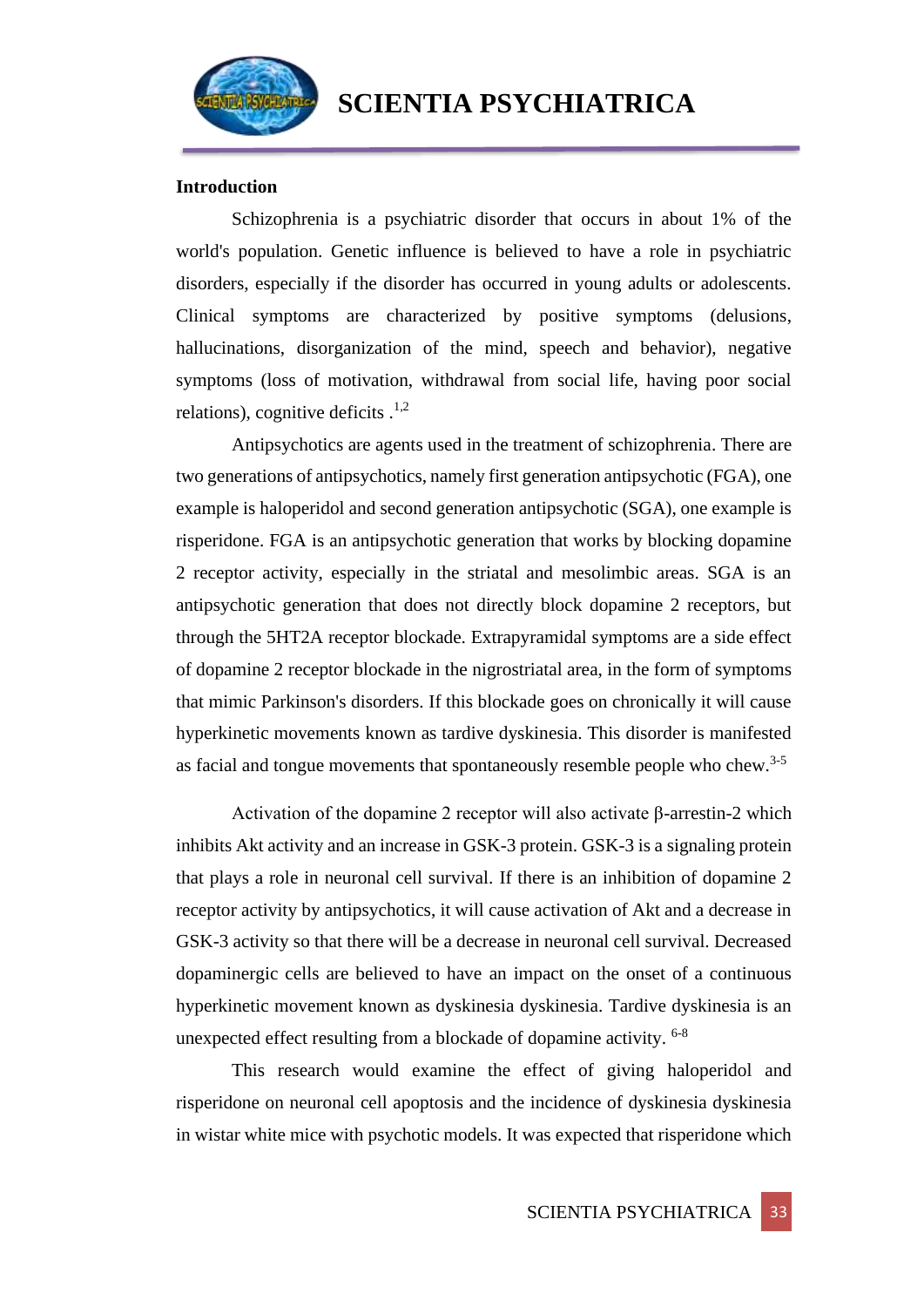

is an SGA antipsychotic can minimize apoptosis and dyskinesi tardive events when compared to haloperidol which is an FGA antipsychotic group. SGA plays a role in blocking dopamine activity indirectly by blocking 5HT2A activity, while FGA plays a role in blocking dopamine activity directly on dopamine receptors. Other studies have shown that administration of risperidone can minimize apoptosis of neuroblastoma cells.<sup>9</sup>

## **Methods**

Wistar white rats aged 8 weeks old (body weight 150-200 grams) were obtained from Preclinical testing laboratory Faculty of Medicine Universitas Sriwijaya, Palembang, Indonesia. This study was approved by the Ethics Unit of the Bioethics and Humanities Faculty of Medicine Universitas Sriwijaya (FK Unsri) (No. 213 / kptfkunsri-rsmh / 2019). Rats were placed in separate cages, with food and drink administered ad libitum, at room temperature 220 C. The study was conducted at the FK Unsri Biomedical Laboratory.

This study used 30 experimental animals which were randomized into six groups. Group A: 5 mice as normal controls; group B: experimental animals induced by psychotic for 10 days, then given aquadest 1 mL for 28 days. Group C: experimental animals were induced by psychotic for 10 days, then given haloperidol dose of 0.05 mg / kg for 28 days. Group D: experimental animals were induced by psychotic for 10 days, then given haloperidol dose 0.1 mg / kg for 28 days. Group E: experimental animals induced by psychotic for 10 days, then given risperidone dose of 0.05 mg / kg for 28 days. Group F: experimental animals induced by psychotic for 10 days, then given risperidone dose 0.1 mg / kgBB for 28 days.

Experimental animals were injected with saline solution or 30 mg / kgBB of ketamine (Sigma) intraperitoneal (i.p.) for 5 days. Meanwhile, the normal control group was not given injection of saline or ketamine for 5 days.

The success of psychotic induction in experimental animals was assessed by locomotor activity test (LAT) and social interactivity test (SIT). LAT is a test used to assess impulsivity that reflects positive symptoms from animal models of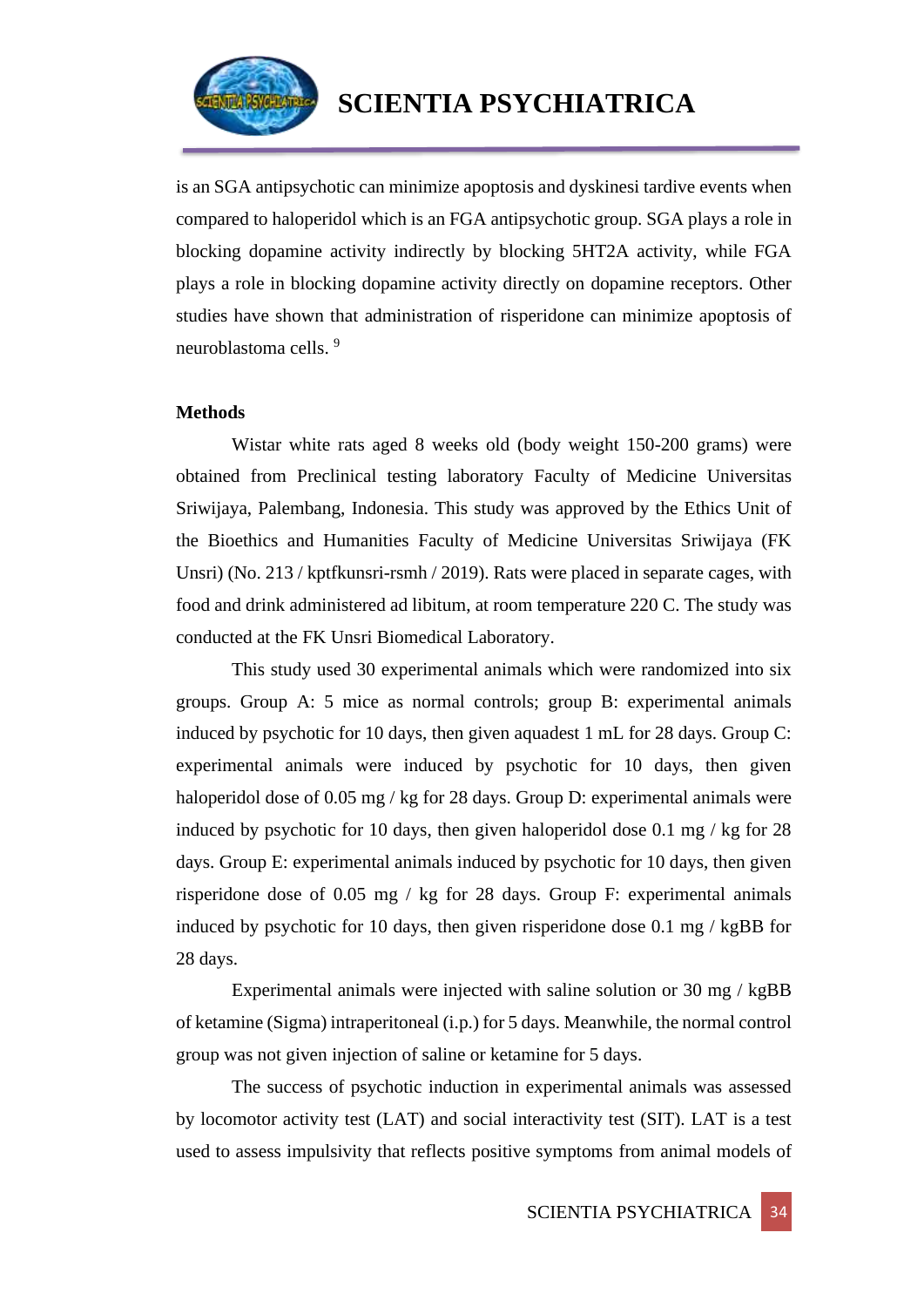

psychotic labor. LAT is assessed by measuring the distance traveled by experimental animals. Measurements were assessed for 30 minutes. LAT is stated positive if there is a significant difference between the groups that are induced and those that are not induced.

SIT is a test used to assess negative symptoms of experimental animals using psychotic models. SIT is assessed by measuring the length of time spent by experimental animals to interact with fellow experimental animals. Measurements were assessed for 15 minutes. SIT is stated positive if there is a significant difference between the groups that are induced and those that are not induced.

Detection of caspase 3 activity is performed by immunohistochemical techniques. Experimental animals were treated with deep anesthesia using ketamine 60 mg / kgBB, i.p., and fused through the left ventricle.

In short, under the influence of anesthesia, animals try to undergo surgery in the chest and perfusion must begin less than 1 minute after surgery. Perfusion fluid is used for 2 minutes and followed by fixative fluid. Perfusion liquids contain 0.1% (w / v) Tris, 0.59% (w / v) calcium chloride and 0.09% (w / v) sodium chloride. The fixative fluid composition consists of 2%  $(v / v)$  paraformaldehyde, 2.5% (v / v) glutaraldehyde,  $0.1\%$  (w / v) Tris,  $0.59\%$  (w / v) calcium chloride, and 0.36% (w / v) sodium chloride, with a final pH of 7.5. Evacuation of animal brain from the skull was not done after perfusion, but after 24 hours later to avoid the formation of artifacts. This procedure is very important and effective to avoid damage to neuron tissue after perfusion.

At the end of the perfusion process, the animal's brain tries to be evacuated from the skull. The brain will be fixed in the same solution for 2 hours, placed in Tris phosphate-buffered saline (PBS) / 30% sucrose (pH 7.4, 4  $\degree$  C) for 24 hours, and serially divided into 30 mm thick coronal sections using cryotomes . The preparations were then blocked with Tris PBS containing 3% normal serum goat (NGS) at a concentration of 1: 1000 in 3% NGS and 0.3% Triton X-100 for 1 hour, incubated in serum anti-caspase-3 rabbit (Sigma) at concentrations of 1: 1000 in 3% NGS and 0.3% Triton X-10 overnight at room temperature, then washed with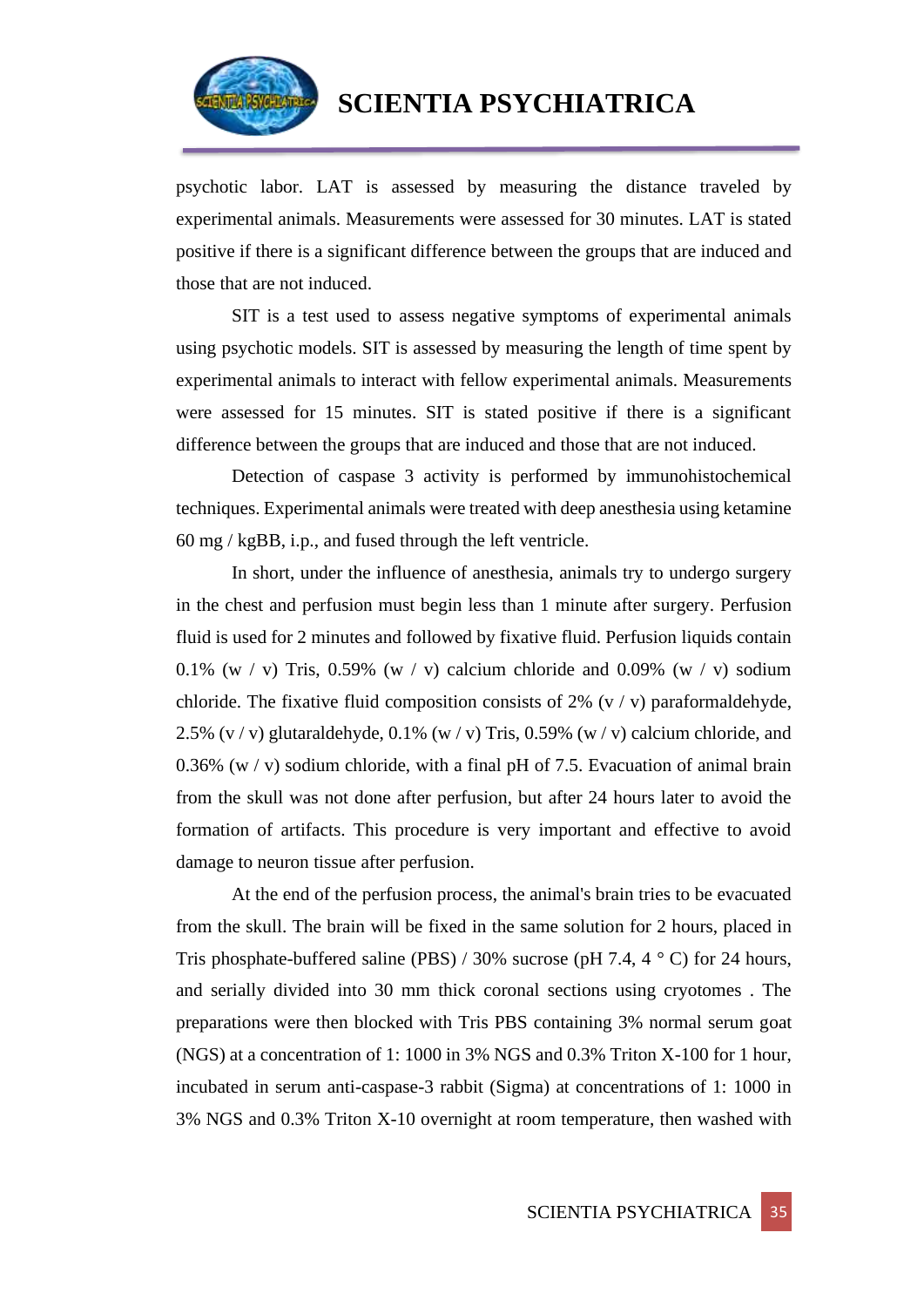

Tris PBS three times, each for 10 minutes and then incubated in avidinbiotinperoxidase complex (Sigma) for 1 hour.

To identify immunoreaction against the product, horseradish peroxidase was visualized with diaminobenzidine (DAB) and glucose oxidase, with nickel intensification. Coronal section estimated at -3.5 mm to bregma is used for Caspase-3 expression in the Ventral Tegmental Area. Both sides of several sections from each level are evaluated to ensure the results of each representative region for the results of this study.

Caspase-3 activity will be assessed in the nigrostriatal area by immunohistochemistry. Digital image analysis is used to analyze caspase 3 activity with the imagej program.

## **Results**

Induction of experimental animals was done by giving ketamine 50 mg / kgBW intraperitoneally for 5 days, then for the next 5 days, the experimental groups were not given ketamine. The success of animal induction was assessed by locomotor activity test (LAT) and social interactivity test (SIT).

Table 1 shows that there are differences in the average mileage in the LAT test between the control group and the induced group. The ketamine-induced group showed more distance than the control group.

**Table 1. Mean Distance traveled by experimental animals on LAT**

| <b>Mean</b>      |  |                              |  |                              | Distance traveled by Mean Distance traveled |  | bv |  |
|------------------|--|------------------------------|--|------------------------------|---------------------------------------------|--|----|--|
|                  |  | control group on LAT $(cm)*$ |  | experimental animals $(cm)*$ |                                             |  |    |  |
| $82.23 \pm 4.98$ |  |                              |  | $105,78 \pm 6,12$            |                                             |  |    |  |

 $*$  p<0,05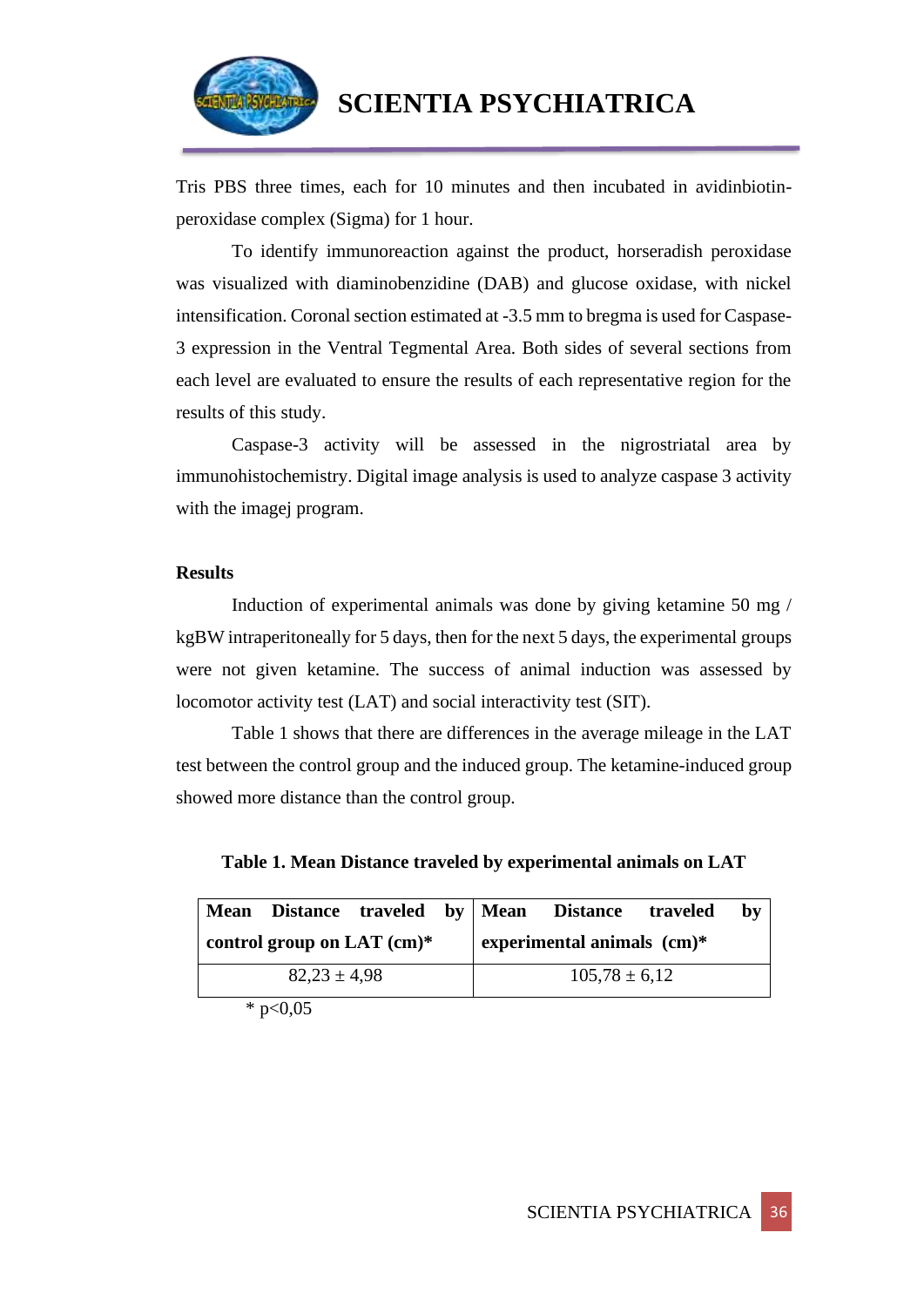

Table 2 shows the difference in mean interaction times of experimental animals in the SIT test. The interaction time of experimental animals in the induced group was shorter compared to the control group.

**Table 2. Mean Interaction Time of Experimental Animals on SIT**

|                                 | <b>Mean</b> Interaction Time |  |  | of   Mean                         | <b>Interaction</b> | <b>Time</b> | оť |
|---------------------------------|------------------------------|--|--|-----------------------------------|--------------------|-------------|----|
| <b>Control Group (minutes)*</b> |                              |  |  | <b>Induction Group (minutes)*</b> |                    |             |    |
| $12.13 \pm 2.12$                |                              |  |  | $5,21 \pm 1,87$                   |                    |             |    |
|                                 | * $p<0,05$                   |  |  |                                   |                    |             |    |

The percentage of caspase-3 area in the treatment group with haloperidol and risperidone is wider than the area of the treatment group with distilled water (Figure 1). Caspase-3 activity was more active in the treatment group with haloperidol and risperidone.



**Caspase-3 Percentage Area (%)**

**Gambar 1. Caspase-3 Area Percentage**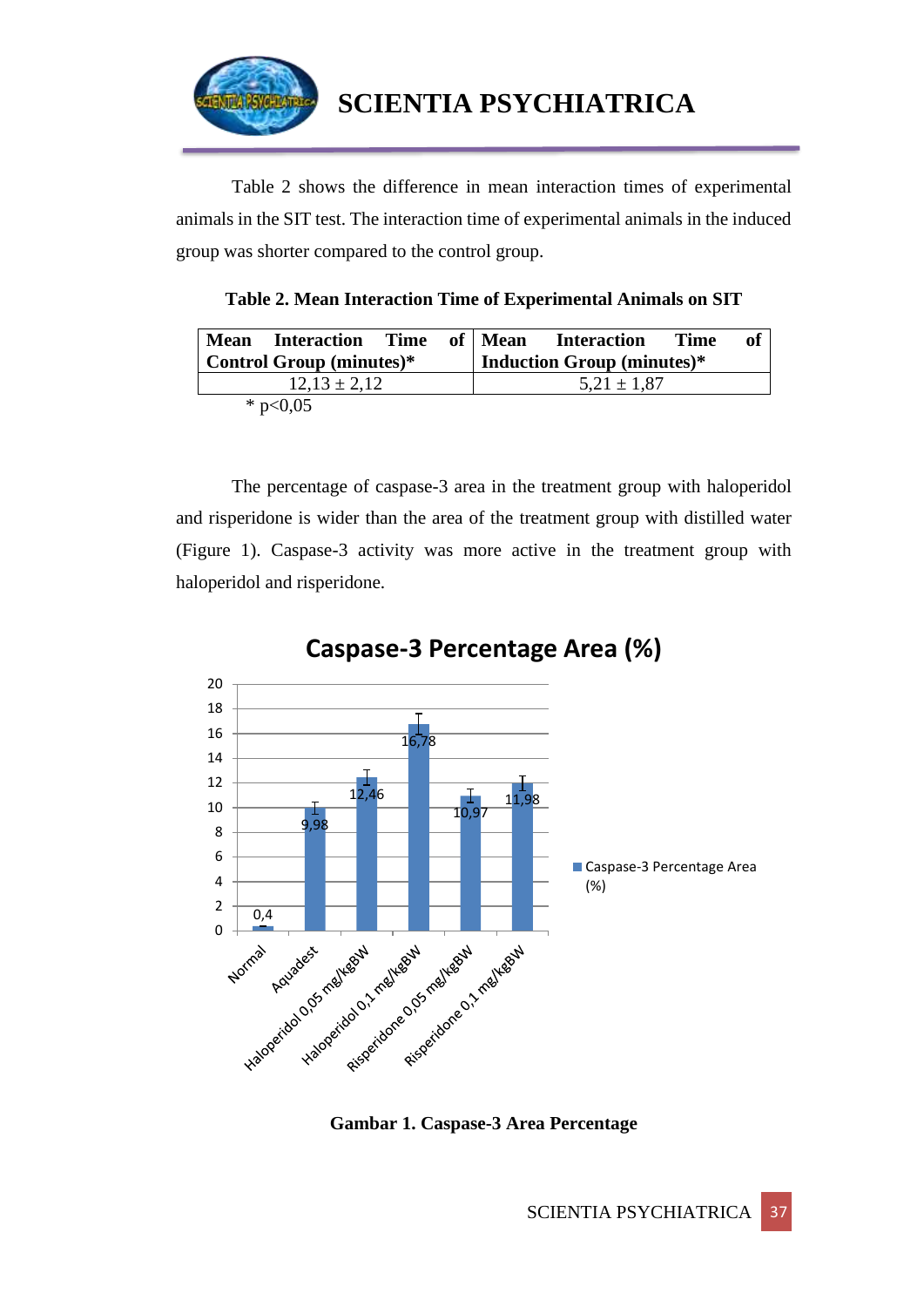

# **SCIENTIA PSYCHIATRICA**



## **Figure 2. Immunohistochemistry of caspase-3 in VTA activity (magnification 40x)**

Notes: Group A: 5 rats as normal controls; group B: experimental animals induced by psychotic for 10 days, then given aquadest 1 mL for 28 days. Group C: experimental animals were induced by psychotic for 10 days, then given haloperidol dose of 0.05 mg / kg for 28 days. Group D: experimental animals were induced by psychotic for 10 days, then given haloperidol dose 0.1 mg / kg for 28 days. Group E: experimental animals induced by psychotic for 10 days, then given risperidone dose of 0.05 mg / kg for 28 days. Group F: experimental animals induced by psychotic for 10 days, then given risperidone dose 0.1 mg / kgBB for 28 days.

## **Discussion**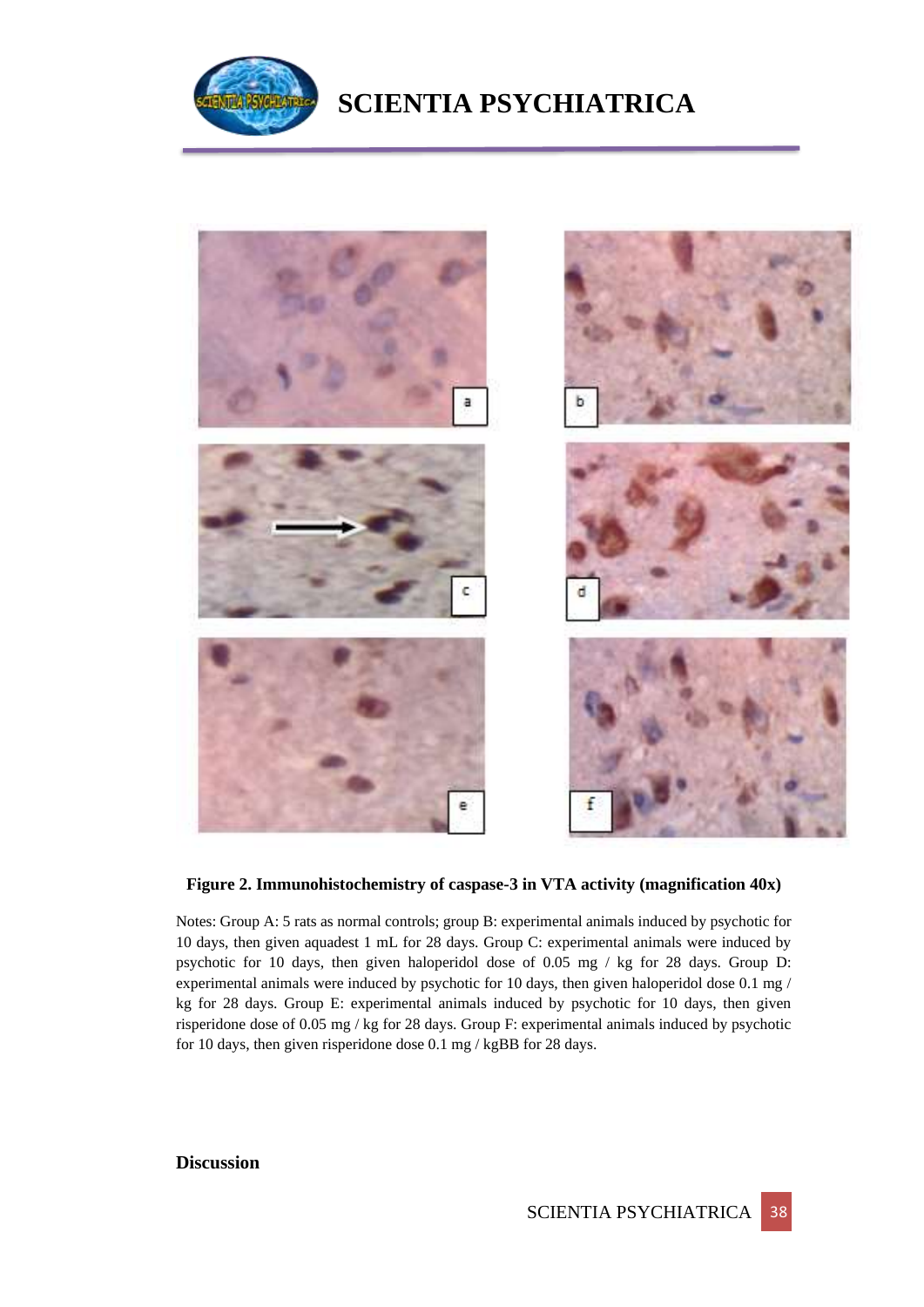

## **SCIENTIA PSYCHIATRICA**

This research showed that ketamine acts as a psychotic induction agent in experimental animals. This is consistent with research which states that the administration of ketamine at a dose of 25 mg / kgBB for 1 week will increase the impulsivity of experimental animals assessed by LAT and increase the amount of stereotype movements in experimental animals. Meanwhile, other studies have shown that administration of ketamine at a dose of 30 mg / kgBB for 1 week will reduce the ability of social interaction of experimental animals as assessed by SIT.

Antipsychotics are divided into two generations, namely first generation antipsychotic (FGA), one example is haloperidol and second generation antipsychotic (SGA), one example is risperidone. FGA is an antipsychotic generation that works by blocking dopamine 2 receptor activity, especially in the striatal and mesolimbic areas. SGA is an antipsychotic generation that does not directly block dopamine 2 receptors, but through the 5HT2A receptor blockade. Extrapyramidal symptoms are a side effect of dopamine 2 receptor blockade in the nigrostriatal area, in the form of symptoms that mimic Parkinson's disorders. If this blockade goes on chronically it will cause hyperkinetic movements known as tardive dyskinesia. This disorder is manifested as facial and tongue movements that spontaneously resemble those who chew.10,11

The dopamine ligand will bind to the dopamine 2 receptor, and will be activated by the Gai Protein which will inhibit adenylate cyclase and inhibit cAMP activity. Activation of the dopamine 2 receptor will also activate β-arrestin-2 which inhibits Akt activity and an increase in GSK-3 protein. GSK-3 is a signaling protein that plays a role in neuronal cell survival. If there is an inhibition of dopamine 2 receptor activity by antipsychotics, it will cause activation of Akt and a decrease in GSK-3 activity so that there will be a decrease in neuronal cell survival. Decreased dopaminergic cells will certainly have an impact on the onset of hyperkinetic movements known as dyskinesia dyskinesia.12-15

In this study the results of caspase-3 activity were more active in the treatment group with haloperidol and risperidone. Caspase 3 activation acts as a regulator of neuronal cell apoptosis. Apoptosis is programmed cell death. Various conditions initiate the activation of the apoptotic process. Akt protein and GSK-3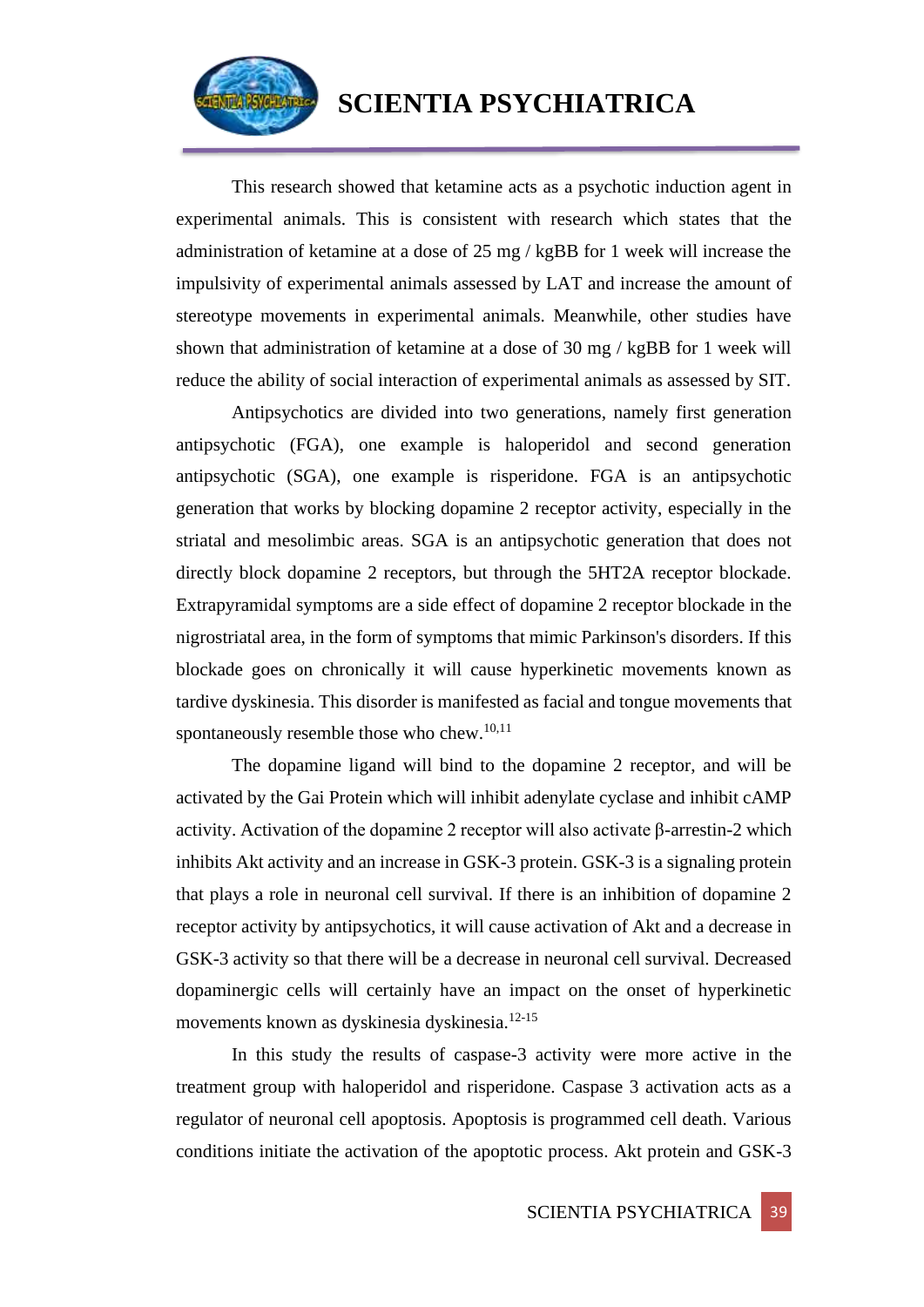

are signaling proteins that play a role in apoptotic activation. Defosforilation of GSK-3 Akt and phosphorylation will cause dephosphorylation of anti-apoptotic protein, Bcl-2. Furthermore, mitochondrial depolarization occurs resulting in an increase in cell membrane permeability, cytochrome-c release into the cytosol and caspase-3 activation which acts as an apoptotic regulator. The results of this study are in line with studies that prove that atypical and typical antipsychotic administration induces apoptosis in the frontal cortex of experimental animals by activating protein caspase 3. 16,17

## **Conclussion**

Haloperidol and risperidone affect the incidence of neuronal nigrostriatal cell apoptosis that is characterized by caspase-3 activity in white-psychotic wistar rats.

## **References**

- 1. Andreassen OA, Jorgensen HA. The Rat model of Tardive Diskinesia: Relationship between Vacous Chewing Movements and Gross Motor Activity during acute and Long-term Haloperidol Treatment. Life Sciences.1995. [Science Direct: 22632272]
- 2. Buchanan RW, et al. The Cognitive and Negative Symptoms in Schizophrenia Trial (CONSIST): the efficacy of glutamatergic agents for negative symptoms and cognitive impairments. Am J Psychiatry. 2007; 164:1593–1602. [PubMed: 17898352]
- 3. Carlsson A. The current status of the dopamine hypothesis of schizophrenia. Neuropsychopharmacology. 1988; 1:179–186. [PubMed: 3075131]
- 4. Cotter D, Kerwin R, Al-Sarraji S, Brion JP, Chadwich A, Lovestone S, Anderton B, Everall I. Abnormalities of Wnt signalling in schizophrenia – evidence for neurodevelopmental abnormality. Neuroreport. 1998; 9:1261–1265. [PubMed: 9631409]
- 5. Frankle TF. PI3K/Akt: getting it right matters. Oncogene. 2008; 27:6473– 6488. [PubMed:18955974]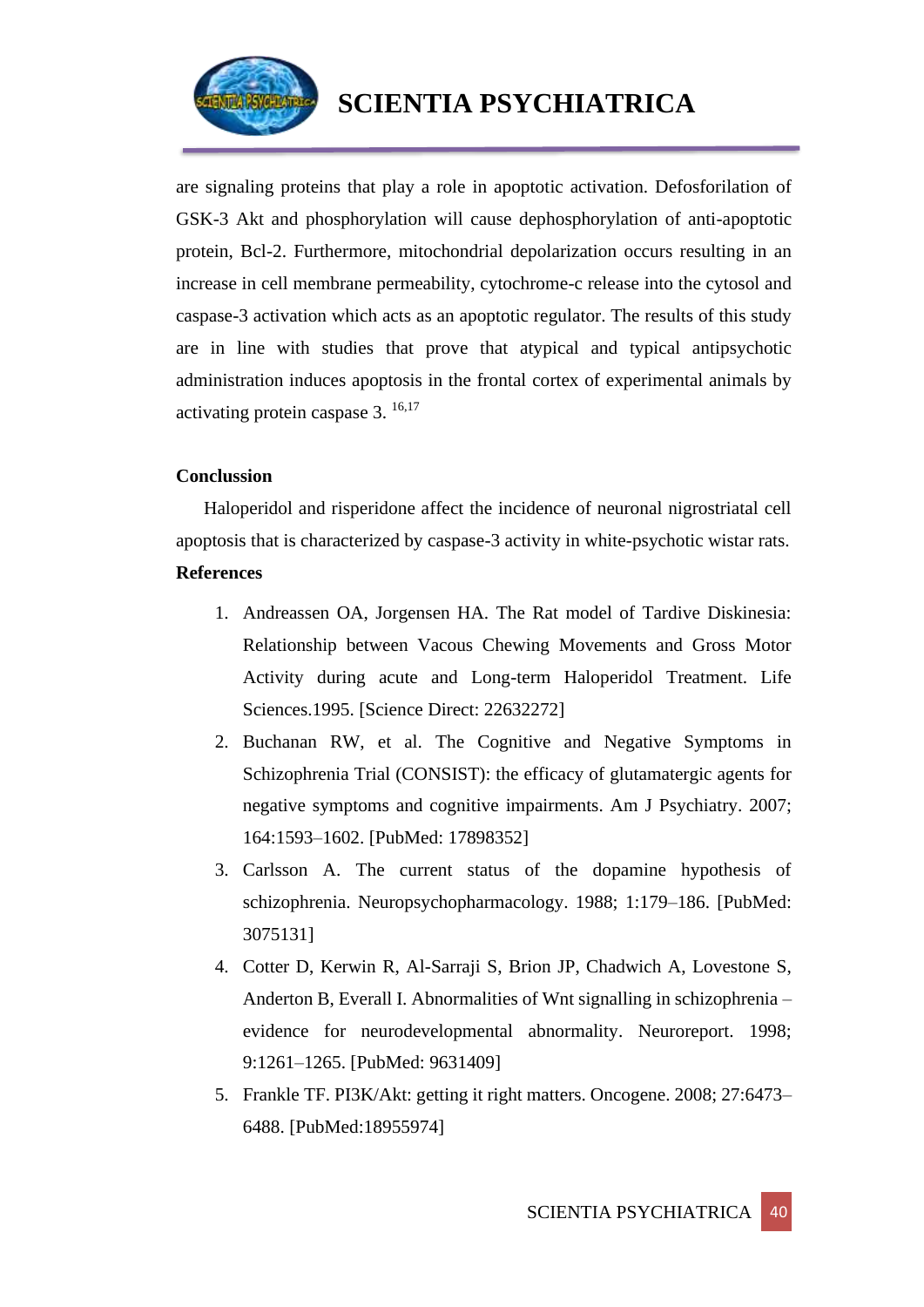

- 6. Gallyas T, Csordas A, Schwarz A, Mazlo M. "Dark" (compacted) neurons may not die through the necrotic pathway. *Exp.Brain.Res*. 2005; 160: 473- 86.
- 7. Gasso P, Mas S, Molina O, Bernardo M,Lafuente A, Parellada E. Neurotoxic/Neuroprotective activity of Haloperidol, Risperidone and Paliperidone in Neuroblastoma Cells. Prog Neuropsychopharmacol Biol Psychiatry.2012. 36; 71-7.
- 8. Howes OD, Kapur S. The dopamine hypothesis of schizophrenia: version III--the final common.
- 9. Jarskog LF, Gilmore JH, Glantz LA, Gable KL, German TT, Tong RI, Lieberman JA. Caspase 3 Activation in Rat Frontal Cortex Following Treatment with Typical and Atypical AntiPsychotics. Neuropsychopharmacology. 2007; 32: 95-102.
- 10. Javitt DC. Glycine transport inhibitors and the treatment of schizophrenia. Biol Psychiatry. 2008; 63:6–8. [PubMed: 18082555]
- 11. Lai WS, Xu B, Westphal KGC, Paterlini M, Olivier B, Pavlidis P, Karayiorgou M, Gogos J. Akt1 deficiency affects neuronal morphology and predisposes to abnormalities in prefrontal cortex functioning. Proc Natl Acad Sci USA. 2006; 103:16906–16911. [PubMed: 17077150]
- 12. Lane HY, et al. Sarcosine (N-methylglycine) treatment for acute schizophrenia: a randomized, double-blind study. Biol Psychiatry. 2008; 63:9–12. [PubMed: 17659263]
- 13. Lang UE, Puls I, Müller DJ, Strutz-Seebohm N, Gallinat J. Molecular mechanisms of schizophrenia. Cell Physiol Biochem. 2007; 20:687–702. [PubMed: 17982252]
- 14. Lewis DA, Lieberman JA. Catching up on schizophrenia: natural history and neurobiology. Neuron. 2000; 28:325–334. [PubMed: 11144342]
- 15. Niizuma K, Endo H, Chan PH. Oxidative stress and mitochondrial dysfunction as determinants of ischemic neuronal death and survival. J Neurochem. 2009; 109 (Suppl 1):133–138. [PubMed:19393019]